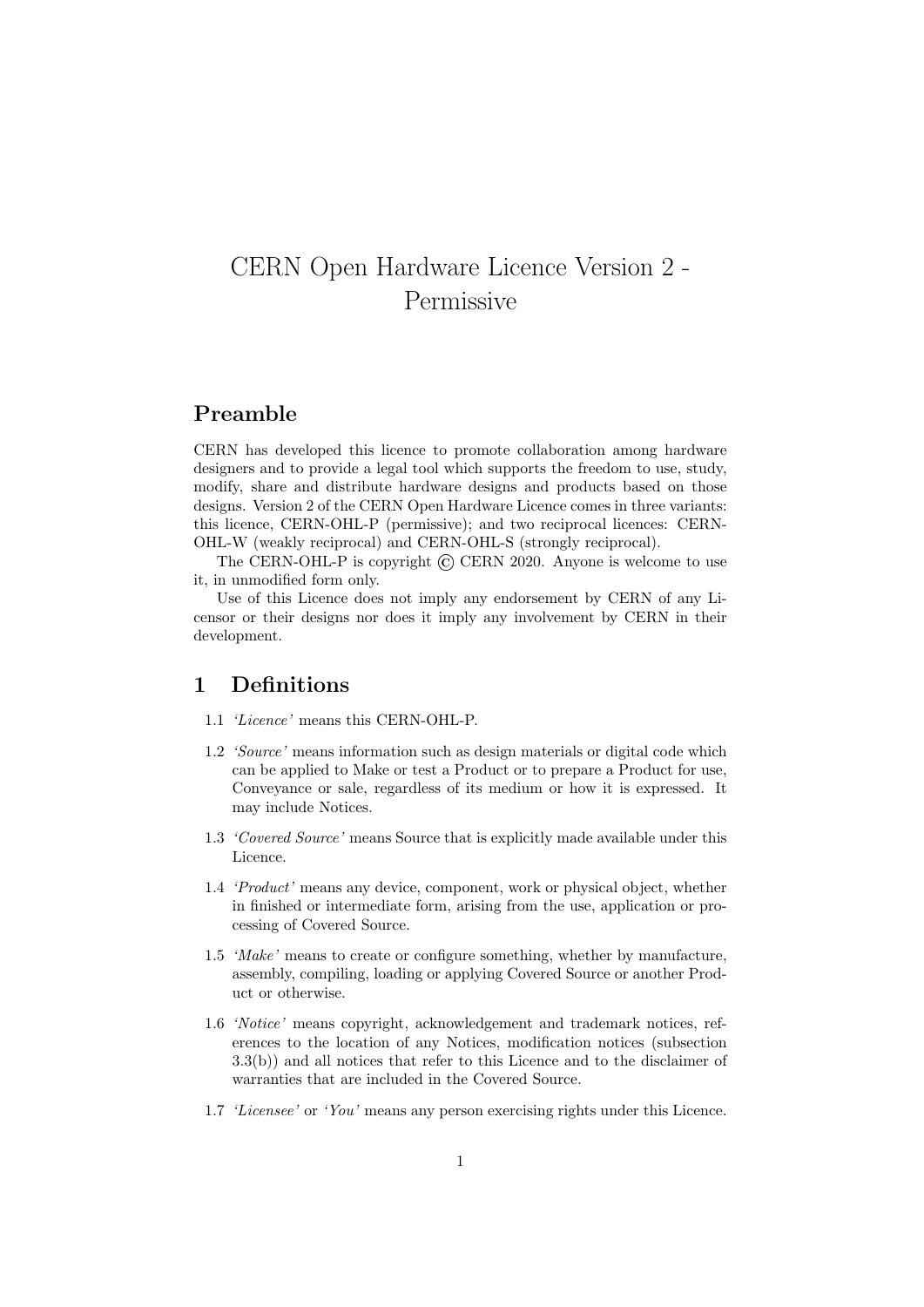- 1.8 'Licensor' means a person who creates Source or modifies Covered Source and subsequently Conveys the resulting Covered Source under the terms and conditions of this Licence. A person may be a Licensee and a Licensor at the same time.
- 1.9 'Convey' means to communicate to the public or distribute.

### 2 Applicability

- 2.1 This Licence governs the use, copying, modification, Conveying of Covered Source and Products, and the Making of Products. By exercising any right granted under this Licence, You irrevocably accept these terms and conditions.
- 2.2 This Licence is granted by the Licensor directly to You, and shall apply worldwide and without limitation in time.
- 2.3 You shall not attempt to restrict by contract or otherwise the rights granted under this Licence to other Licensees.
- 2.4 This Licence is not intended to restrict fair use, fair dealing, or any other similar right.

## 3 Copying, Modifying and Conveying Covered Source

- 3.1 You may copy and Convey verbatim copies of Covered Source, in any medium, provided You retain all Notices.
- 3.2 You may modify Covered Source, other than Notices.

You may only delete Notices if they are no longer applicable to the corresponding Covered Source as modified by You and You may add additional Notices applicable to Your modifications.

- 3.3 You may Convey modified Covered Source (with the effect that You shall also become a Licensor) provided that You:
	- a) retain Notices as required in subsection 3.2; and
	- b) add a Notice to the modified Covered Source stating that You have modified it, with the date and brief description of how You have modified it.
- 3.4 You may Convey Covered Source or modified Covered Source under licence terms which differ from the terms of this Licence provided that You:
	- a) comply at all times with subsection 3.3; and
	- b) provide a copy of this Licence to anyone to whom You Convey Covered Source or modified Covered Source.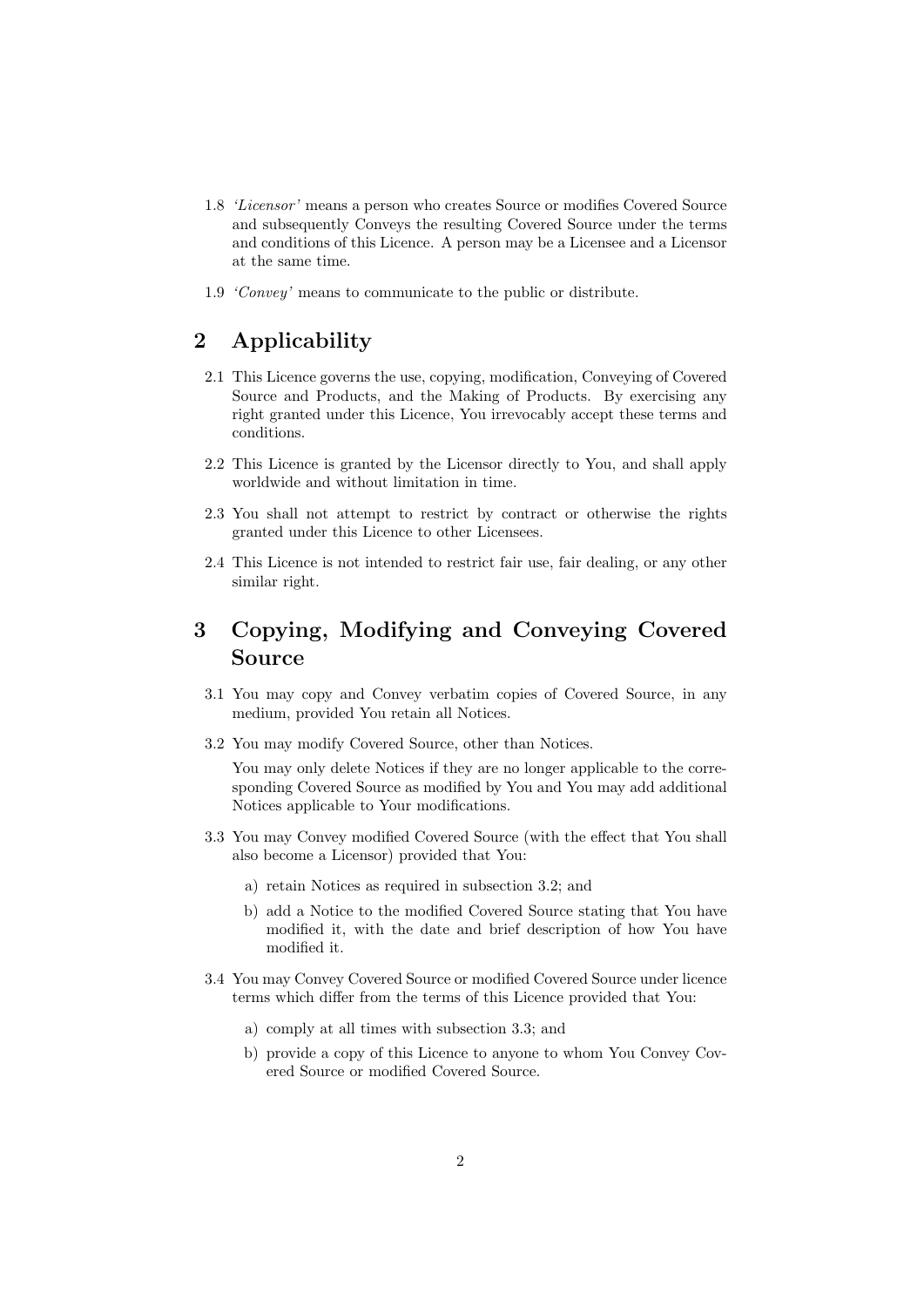### 4 Making and Conveying Products

You may Make Products, and/or Convey them, provided that You ensure that the recipient of the Product has access to any Notices applicable to the Product.

### 5 DISCLAIMER AND LIABILITY

- 5.1 DISCLAIMER OF WARRANTY The Covered Source and any Products are provided 'as is' and any express or implied warranties, including, but not limited to, implied warranties of merchantability, of satisfactory quality, non-infringement of third party rights, and fitness for a particular purpose or use are disclaimed in respect of any Source or Product to the maximum extent permitted by law. The Licensor makes no representation that any Source or Product does not or will not infringe any patent, copyright, trade secret or other proprietary right. The entire risk as to the use, quality, and performance of any Source or Product shall be with You and not the Licensor. This disclaimer of warranty is an essential part of this Licence and a condition for the grant of any rights granted under this Licence.
- 5.2 EXCLUSION AND LIMITATION OF LIABILITY The Licensor shall, to the maximum extent permitted by law, have no liability for direct, indirect, special, incidental, consequential, exemplary, punitive or other damages of any character including, without limitation, procurement of substitute goods or services, loss of use, data or profits, or business interruption, however caused and on any theory of contract, warranty, tort (including negligence), product liability or otherwise, arising in any way in relation to the Covered Source, modified Covered Source and/or the Making or Conveyance of a Product, even if advised of the possibility of such damages, and You shall hold the Licensor(s) free and harmless from any liability, costs, damages, fees and expenses, including claims by third parties, in relation to such use.

#### 6 Patents

- 6.1 Subject to the terms and conditions of this Licence, each Licensor hereby grants to You a perpetual, worldwide, non-exclusive, no-charge, royaltyfree, irrevocable (except as stated in this section 6, or where terminated by the Licensor for cause) patent licence to Make, have Made, use, offer to sell, sell, import, and otherwise transfer the Covered Source and Products, where such licence applies only to those patent claims licensable by such Licensor that are necessarily infringed by exercising rights under the Covered Source as Conveyed by that Licensor.
- 6.2 If You institute patent litigation against any entity (including a crossclaim or counterclaim in a lawsuit) alleging that the Covered Source or a Product constitutes direct or contributory patent infringement, or You seek any declaration that a patent licensed to You under this Licence is invalid or unenforceable then any rights granted to You under this Licence shall terminate as of the date such process is initiated.